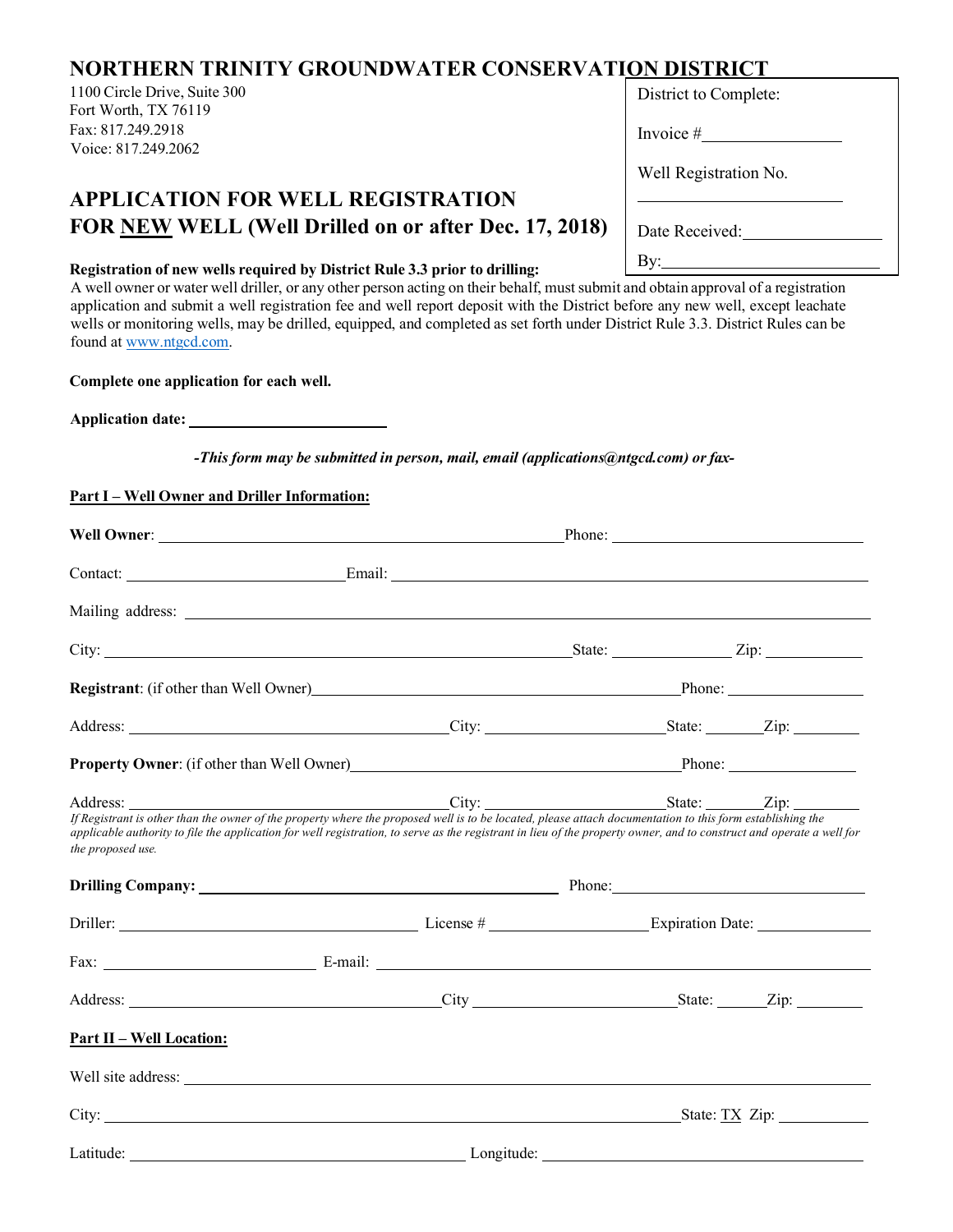| Well Registration No. _____________________Well Owner: _________________________                                                                                                                                                                               |                                                                                                                                                                                                                                                                                                                                                                                   |  |
|----------------------------------------------------------------------------------------------------------------------------------------------------------------------------------------------------------------------------------------------------------------|-----------------------------------------------------------------------------------------------------------------------------------------------------------------------------------------------------------------------------------------------------------------------------------------------------------------------------------------------------------------------------------|--|
|                                                                                                                                                                                                                                                                | GPS used to measure latitude and longitude: Manufacturer: Molecom Model: Model: Model:                                                                                                                                                                                                                                                                                            |  |
| Will the groundwater withdrawn from the well be used in a location different from the well site?<br>$\Box$ No                                                                                                                                                  | $\Box$ Yes Location where used: $\Box$                                                                                                                                                                                                                                                                                                                                            |  |
| $\Box$ No                                                                                                                                                                                                                                                      |                                                                                                                                                                                                                                                                                                                                                                                   |  |
| Is this a replacement well?<br>$\Box$ No<br>$\Box$ Yes                                                                                                                                                                                                         | Indicate status of the old well: $\Box$ Capped $\Box$ Plugged (Plugging Report attached) $\Box$ In Use                                                                                                                                                                                                                                                                            |  |
| Do you intend to apply for an exception to the well spacing requirements in District Rule 4.2?<br>$\Box$ No<br>$\Box$ Yes If yes, please attach a completed Well Spacing Exception Application Form                                                            |                                                                                                                                                                                                                                                                                                                                                                                   |  |
| <u>Part III – Purpose for Water Use:</u>                                                                                                                                                                                                                       |                                                                                                                                                                                                                                                                                                                                                                                   |  |
| Mark (x) all appropriate boxes that describe what the water from the well will be used for:<br><b>Use-based Exemption</b> (Subject to Rule 2.1)                                                                                                                |                                                                                                                                                                                                                                                                                                                                                                                   |  |
| Domestic Use (supplied to single family residence) $\Box$ Livestock Watering<br>$\Box$                                                                                                                                                                         |                                                                                                                                                                                                                                                                                                                                                                                   |  |
| Non-Exempt Use (Subject to Rule 2.2- Fee Payment, Metering, Reporting, and Permitting Requirements)                                                                                                                                                            |                                                                                                                                                                                                                                                                                                                                                                                   |  |
| Municipal / Public Water System<br>□                                                                                                                                                                                                                           | Industrial/Manufacturing<br>$\Box$                                                                                                                                                                                                                                                                                                                                                |  |
| Commercial/Small Business/HOA<br>□                                                                                                                                                                                                                             | $\Box$ Golf course irrigation                                                                                                                                                                                                                                                                                                                                                     |  |
| Solely to supply water for rig actively engaged<br>□<br>in drilling or exploration operations for an oil or gas well,<br>is the owner of the water well the same person who holds<br>the oil/gas well permit issued by the Railroad Commission?<br>$Yes$ $No)$ | Supplying water for oil or gas production, or<br>$\Box$<br>supplying water to rig engaged in drilling or<br>and the water well is located on the same lease or field exploration operations for oil or gas where water well is<br>associated with the oil/gas drilling rig (If you check this box, not located on same lease or field associated with the<br>oil/gas drilling rig |  |
| $\Box$                                                                                                                                                                                                                                                         | Filling a pond or other surface impoundment (check all uses above for water from the pond or impoundment)                                                                                                                                                                                                                                                                         |  |
| $\Box$                                                                                                                                                                                                                                                         |                                                                                                                                                                                                                                                                                                                                                                                   |  |
| <b>Part IV - Well Information:</b>                                                                                                                                                                                                                             |                                                                                                                                                                                                                                                                                                                                                                                   |  |
|                                                                                                                                                                                                                                                                | Proposed depth to first screen:<br>feet                                                                                                                                                                                                                                                                                                                                           |  |
|                                                                                                                                                                                                                                                                |                                                                                                                                                                                                                                                                                                                                                                                   |  |
| Proposed maximum designed production capacity of pump: _________________________                                                                                                                                                                               | gpm<br>NORTHERN TRINITY GROUNDWATER CONSERVATION DISTRICT<br>Application for Well Registration - New Well<br>Page 2 of 3                                                                                                                                                                                                                                                          |  |

 $\overline{\Gamma}$